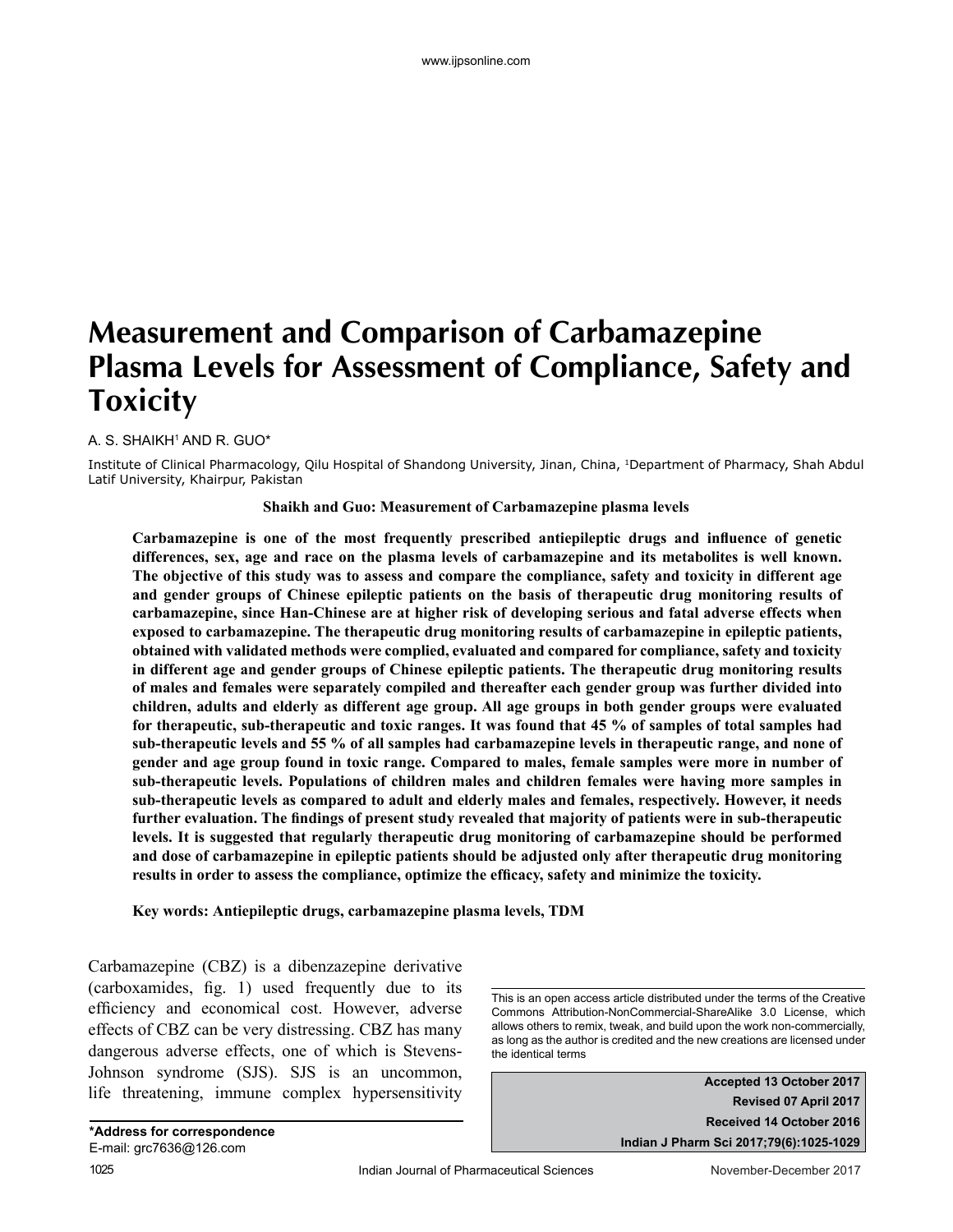

**Fig. 1: Chemical structure of carbamazepine**

November-December 2017 Indian Journal of Pharmaceutical Sciences 1026 condition involving mucous membrane and  $skin^{[1]}$ . CBZ is extensively used in all over the world in the management of epilepsy, trigeminal neuralgia and bipolar disorder<sup>[2]</sup>. CBZ has several effects on the environment and human. Therefore, assessing the adverse effects of this drug is very essential and valuable[3]. CBZ is nearly entirely metabolized in the body and only slight traces are excreted unchanged in urine. The peak plasma concentration  $C_{\text{max}}$  was 1.9 $\pm$ 0.3 μg/ml and the time to reach t<sub>1/2</sub> the peak was 19±7 h after a single 200 mg oral extended-release dose of CBZ. The reference range of CBZ concentration has been described to be 4-10 μg/ml. CBZ has complex pharmacokinetics for example auto-induction of metabolism, drug-drug interactions and high serum protein binding that favors use of therapeutic drug monitoring (TDM)<sup>[4]</sup>. Like other antiepileptic drugs of first generation, central nervous system adverse effects are frequently perceived with higher doses of CBZ. A strong link of dangerous skin reactions with the human leukocyte antigen (HLA) allele HLA-B\* 1502 has been frequently witnessed in South Asian origin patients, chiefly in Han-Chinese and Indians during CBZ usage<sup>[5,6]</sup>. Data of these results advocate that Han-Chinese which carries the HLA-B\*1502 allele are at higher danger of getting toxic epidermal necrolysis (TEN) and SJS when they use  $CBZ^{[6]}$ . Heart defects are the main type of deformities observed in children exposed to CBZ and a high risk of neural tube defects (NTDs) of 0.5-1 % have also been stated on CBZ usage<sup>[7]</sup>. Findings of one report stated that  $6.3\%$  of infants born to women of South Indian population had cardiac deformities, which were prescribed CBZ as monotherapy<sup>[8]</sup>, other reports have stated that this incidence is only  $0.7\%^{[9]}$ . There are also published data proposing that use of CBZ, could be accountable for fetal malformations but the proof is not yet strong till  $date<sup>[10]</sup>$ . There is also statistically noteworthy proof that CBZ if used as the only anticonvulsant agent causes a doubled risk of fetal deformity<sup>[11]</sup>. Plasma concentration of CBZ is significantly influenced by many factors; for example age, body weight, gender, auto induction,

dose of CBZ and concomitant usage of other drugs<sup>[12]</sup>. CBZ clearance meaningfully modifies in elderly and as well as children patients and also may be influenced by weight of body<sup>[13]</sup>. It has been noted generally within a reference range of plasma concentrations, therapeutic effect of most of the antiepileptic drugs accomplished; while too low concentrations are more probably to produce an inadequate effect, and on other hand, too high plasma concentrations are commonly related with serious side effects. TDM is recommended for a number of antiepileptics and usually used as very important tool for individual patients for selecting the optimum therapy regimens. This attitude further apprehends and helps the physicians in knowing why some patients do not respond reasonably to a specific dosage. Additionally, TDM help us to evaluate noncompliance, besides that variation in pharmacokinetics, which arises among and between the individuals and the elements accountable for these type of variation can be examined<sup>[14]</sup>. Numerous methods are available in literature for the measurement of CBZ in patients of epilepsy including chromatographic and immunoassay methods. High-performance liquid chromatography (HPLC) assays are limited by a lower limit of quantitation, since these assays are not sensitive enough<sup>[15]</sup>. To overcome these issues, a massspectrometry (MS) is more sensitive and significantly more specific than other liquid chromatography detectors and mass spectrometry provides structural distinctiveness of the distinct components with high molecular specificity and detection sensitivity. The liquid chromatography/mass spectrometry (LC/MS) coupled provides synergistically improved selectivity and sensitivity during separation and detection. Therefore simple, rapid and accurate LC/MS assay method for the quantification of CBZ has been developed, validated and successfully applied in TDM of Chinese epileptic patients in our laboratory. In this study, retrospective analysis of therapeutic monitoring results of CBZ obtained with stated LC/MS method was carried out and besides that, new samples were also quantified with enzyme-multiplied immunoassay technique (EMIT) method, and analysis of TDM results of CBZ obtained with EMIT was also carried out. The rational reason behind choosing an immunoassay method was a good correlation that was found in our laboratory between LC/MS and immunoassay methods for quantification of CBZ in our previous study. The present study is directed towards evaluating and comparing the plasma levels of CBZ in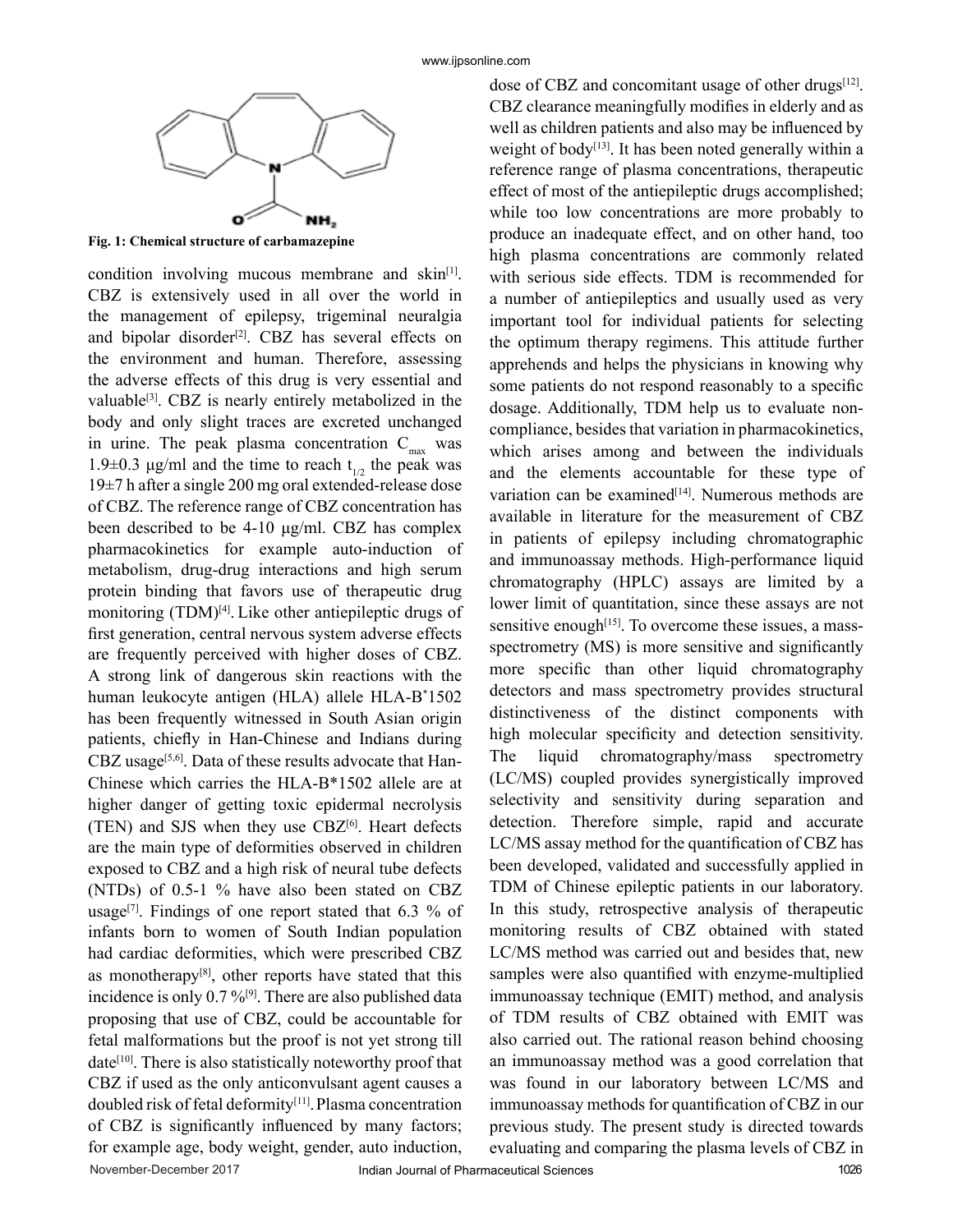Chinese epileptic patients obtained with above stated assay methods for assessment of compliance, safety and toxicity in different age and gender groups.

TDM data of CBZ obtained with LC/MS in our laboratory was compiled. Some new samples were also measured with an immunoassay method. CBZ TDM results of total 142 epileptic patients obtained with stated two methods were compiled, evaluated and compared for compliance, safety and toxicity in different age and gender groups of Chinese epileptic patients. The calibration curve of LC/MS is presented in (fig. 2) and calibration curve of EMIT is presented in (fig. 3).

The TDM results of CBZ plasma levels of all patients were compiled in Microsoft Excel system and data was recorded and evaluated by registered pharmacist using statistical software of SPSS. The results were further characterized as per plasma concentrations levels of CBZ into (sub-therapeutic range, therapeutic range and toxic range) and males were separated from females and then each gender group was further subdivided into children, adult and elderly patients as sub-group. The number of male patients (81) was more than female



**Fig. 2: LC/MS calibration curve of carbamazepine**



**Fig. 3: Enzyme-multiplied immunoassay technique calibration curve of carbamazepine**

patients (61). All patients were between the ages of 4 to 85 y. The blood samples of epileptic patients who were using CBZ were drawn at Qilu Hospital of Shandong University.

The simple methods for measurement of CBZ has been validated in our laboratory and applied successfully in TDM of CBZ in Chinese epileptic patients. TDM results of CBZ obtained with these methods have been evaluated and compared for assessment of compliance, safety and toxicity in different age and gender groups of Chinese epileptic patients in this study. Chung *et al.*[16] in a study found a link in carriers of HLA-B\*1502 alleles and CBZ-induced SJS/TEN. These all patients were Han-Chinese living in Taiwan during that period, while 101 patients were found as CBZ-tolerant (with no adverse reactions at least 3 mo of expose) and 93 blood samples of randomly selected, biobanked DNA from healthy subjects attended as control subjects. Authors added another new 16 Chinese cases in 2006, with CBZ-induced TEN/SJS and described that out of 60, 59 patients were + for the HLA-B\*1502 allele, though the only one patient without HLA-B\*1502 was found + for another B15 allele, HLA-B\*1558.6. The results of that data suggested that Han-Chinese who carries the HLA-B\*1502 allele are at a more higher risk of getting TEN/SJS when they use CBZ, supposing a 0.25 % prevalence of CBZ-induced TEN/SJS in recently recommended CBZ to patients in Taiwan<sup>[6]</sup>. In our study, 55 % of Chinese patients taking CBZ had drug in therapeutic level and our results were agreed with Kiran *et al.*<sup>[17]</sup>, they reported that 52.4 % patients had plasma levels of CBZ in therapeutic range, and our findings were little lower to that found by Shakya *et al.*<sup>[18]</sup>, who reported 79.3 % patients had concentration levels of CBZ in therapeutic levels. The plasma CBZ levels were found in sub therapeutic level in 45 % of patients and none of patients found in toxic levels. The major reason of less plasma concentration of CBZ than predictable may be due to poor patient compliance. Compliance can be improved by restricting to a least the number of daily doses and by monitoring the drug level routinely. The females had 57 % samples in sub-therapeutic levels and males had only 36 % samples in sub-therapeutic levels. Sirmagul *et al.*[19] reported that combination of phenytoin with CBZ results in higher concentration in men than women. Our potential explanation of these more number of sub-therapeutic samples in females may be due to poor compliance or pregnancy because decreased plasma levels possibly due to increased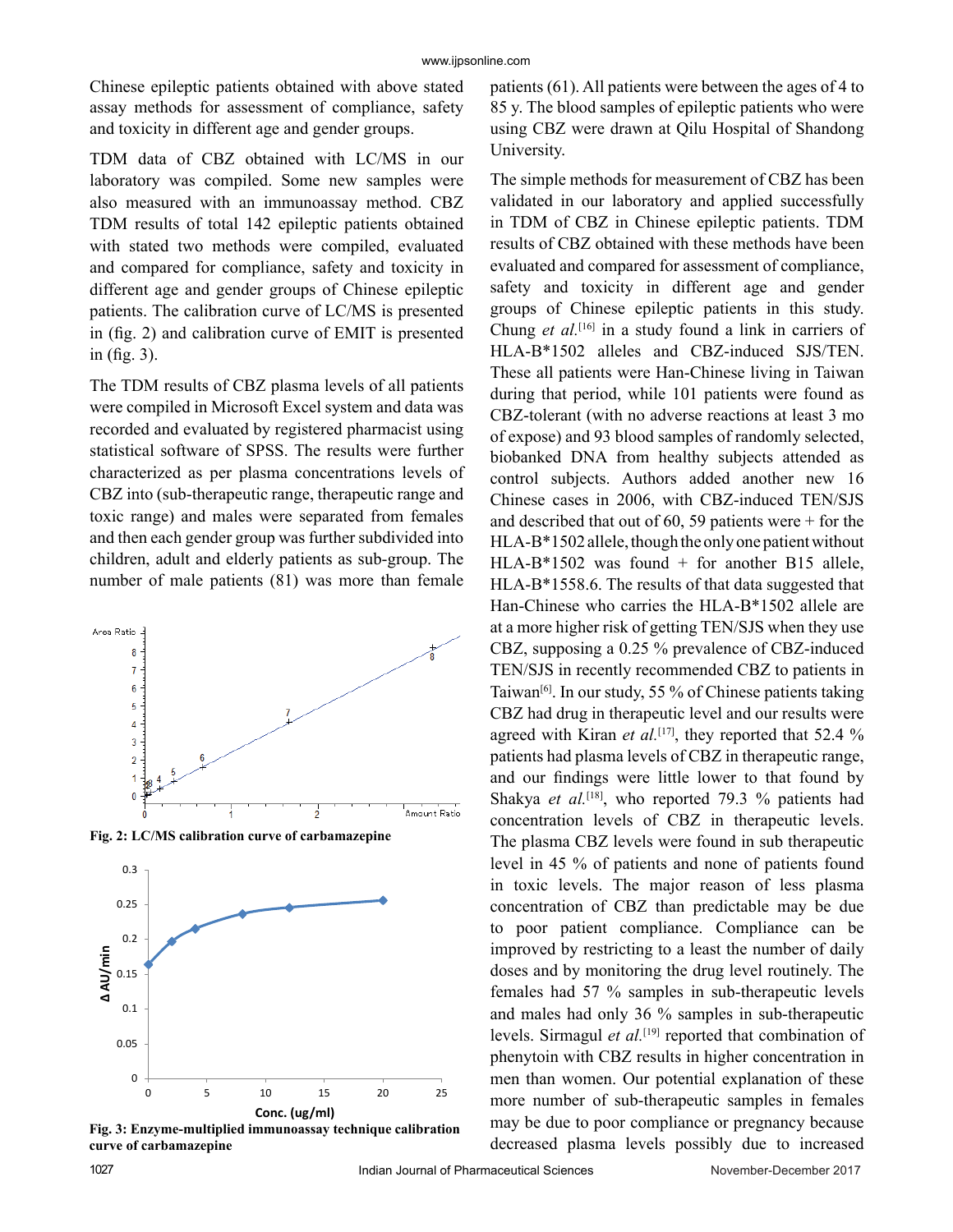metabolism of CBZ in pregnancy. As compared to adults and elderly patients in males and females, children males and children females were having more number of samples in sub-therapeutic levels. This may be due to also non-compliance or possibly due to CBZ is more quickly metabolized to their metabolite CBZ-10, 11 epoxide in young children as compared to adults. The CBZ's pharmacokinetics in children patients of age 0.3 to 15 y is comparable with that in adults<sup>[20]</sup>. Demographic information of all patients is presented in (Table 1). The concentration results of CBZ, in males and females are separately presented in (Tables 1 and 2), respectively. CBZ also has diverse physicochemical characteristics, short half-life and narrow therapeutic window. Many medicines could increase the risk of buildup by inhibiting the metabolism. There are some well-known drugs to cause noteworthy rise of CBZ levels i.e. erythromycin and other macrolides. Huge inter-individual variances in apparent plasma halflife are associated with auto-induction and narrow therapeutic window are the main reasons of TDM of CBZ. CBZ plasma levels are straight forward connected with dose, therapeutic effects and adverse effects. Quantifying plasma concentrations are very helpful. A low concentration levels reveals either deprived current compliance or under treatment. Deprived compliance is suspected when recommended dose to patient is not related to measured low concentration or earlier concentration levels guide that the concentration measurement levels should be greater for the certain

**TABLE 1: CARBAMAZEPINE CONCENTRATION LEVELS IN MALES**

| <b>Groups</b> | <b>Therapeutic</b><br>range<br>N (%) | Sub-<br>therapeutic<br>range N (%) | Toxic<br>range<br>N(%) | <b>Total</b><br>no of<br>samples |
|---------------|--------------------------------------|------------------------------------|------------------------|----------------------------------|
| Children      | 7(44)                                | 9(56)                              |                        | 16                               |
| Adults        | 39 (72)                              | 15 (28)                            |                        | 54                               |
| Elderly       | 6(54)                                | 5(46)                              |                        | 11                               |
| Total         | 52 (64)                              | 29 (36)                            |                        | 81                               |

The children, male samples were more in sub-therapeutic range as compared to adult and elderly male samples

**TABLE 2: CARBAMAZEPINE CONCENTRATION LEVELS IN FEMALES**

| <b>Groups</b> | <b>Therapeutic</b><br>range N (%) | Sub-<br>therapeutic<br>range $N$ (%) | <b>Toxic</b><br>range<br>N (%) | <b>Total</b><br>no of<br>samples |
|---------------|-----------------------------------|--------------------------------------|--------------------------------|----------------------------------|
| Children      | 5(36)                             | 9 (64)                               |                                | 14                               |
| Adults        | 16 (40)                           | 24(60)                               |                                | 40                               |
| Elderly       | 5(71)                             | 2(29)                                |                                | 7                                |
| Total         | 26(43)                            | 35 (57)                              |                                | 61                               |

The samples of females were more in sub-therapeutic levels as compared to males. The children female samples were more in subtherapeutic range as compared to adult and elderly female samples  $dose^{[21]}$ . Several kinds of drugs have interactions with CBZ. In the group of antiepileptics, primidone, phenytoin and phenobarbital increase the clearance of CBZ by two times through induction of CYP3A4, and diminish its half-life, in adults, to an average of 8 h. The CBZ-10–11-epoxide's clearance also seems to be influenced by enzyme inducers, e.g. it is enlarged around twice by phenobarbital $[22]$ . The present results suggested that there is different metabolic pattern in different gender and age groups. For ensuring maximum efficacy, safety and avoiding toxicity, necessary and routinely therapeutic monitoring should be done in all age and gender groups and dosage should be adjusted on the results of plasma levels of CBZ because clinical response is highly associated with plasma levels of CBZ in epileptic patients.

In conclusion, The TDM results of CBZ were evaluated and compared for compliance, safety and toxicity in different age and gender groups of Chinese epileptic patients. TDM results showed that almost half of the total samples were in sub-therapeutic levels. The samples of females were more in sub-therapeutic levels as compared to males. The children, male and children female samples were more in sub-therapeutic range as compared to adult and elderly male, and adult and elderly female samples, respectively. The findings of this study are extremely useful and suggesting us that further investigations are required especially in patients with an insufficient seizure control and if patients are taking appropriate dose with proper compliance, than all patients with low concentration levels may require more dosage especially in children due to rapid metabolism of CBZ and this will be especially true when CBZ is co-administered with other antiepileptic drugs. However; it needs further evaluation. Although there is no any sample in toxic range but all patients specially Han-Chinese must be evaluated for HLA-B\*1502 alleles prior to CBZ exposure. Since CBZ has low therapeutic range and CBZ is an associated with high risk of serious adverse effects, hence it is suggested that all patients must be screened for HLA-B\*1502 alleles prior to prescribing them CBZ and plasma levels of CBZ should be regularly monitored in order to assess the compliance, optimize the safety, efficacy and minimize the toxicity. The present findings are very helpful for neurologists and as well as epileptic patients specially in optimizing the daily dosages of CBZ.

## **Financial support and sponsorship:**

This study was supported by Major National Science